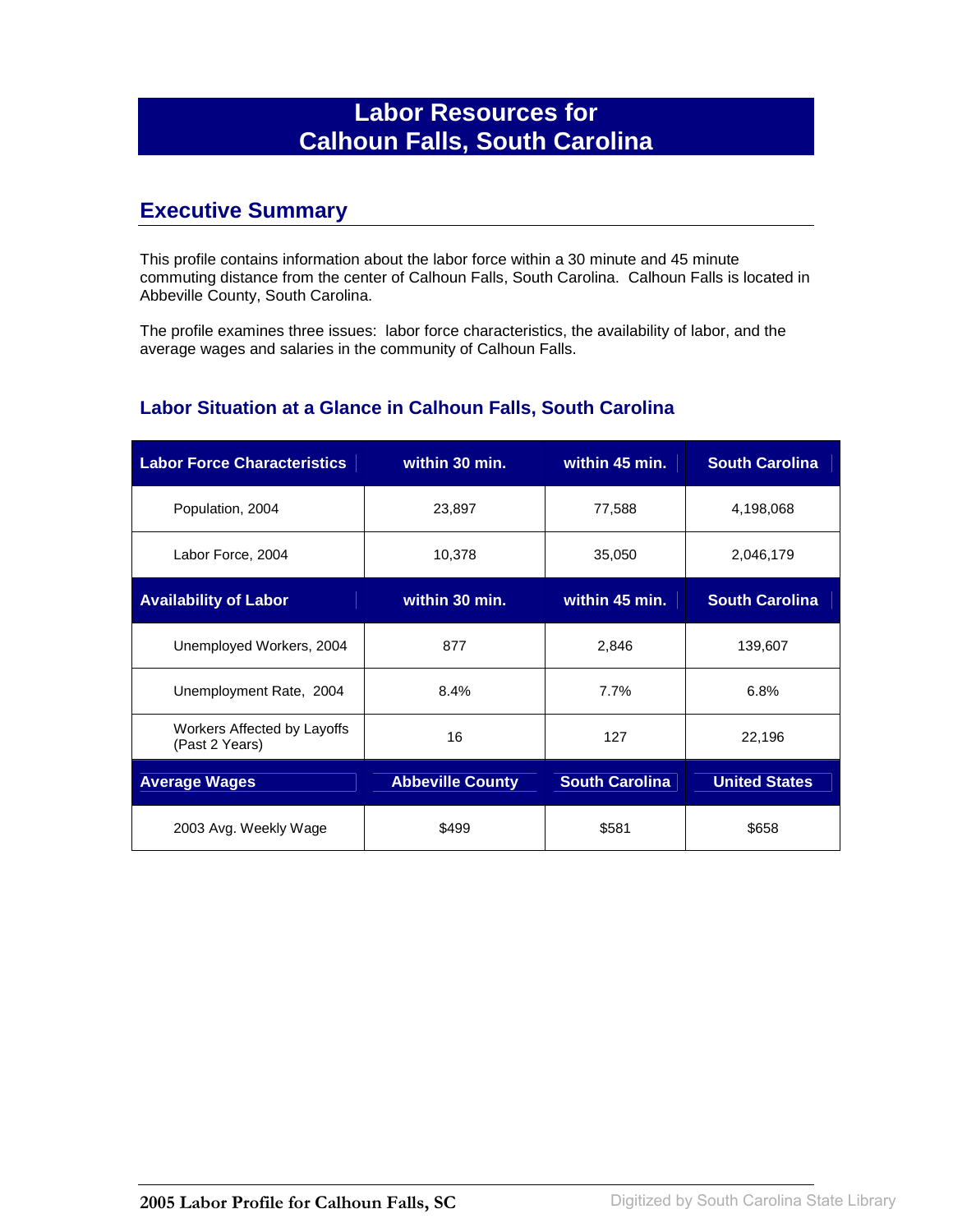# **Labor Force Characteristics for Calhoun Falls, South Carolina**

The composition and size of a community's labor force is linked very closely with demographic and economic conditions and trends in the region. The following labor force profile provides basic information on the population base and labor force characteristics so that the reader can better assess labor force conditions in the community.

| <b>Labor Force</b>             |                              |                                                |                          |
|--------------------------------|------------------------------|------------------------------------------------|--------------------------|
|                                | 30 min.<br><b>Drive time</b> | 45 min.<br><b>Drive time</b>                   | South<br><b>Carolina</b> |
| Labor Force<br>2004            | 10,378                       | 35,050                                         | 2,046,179                |
| Change since<br>2000           | -685                         | $-1,953$                                       | 49,079                   |
|                                |                              | <b>Population</b>                              |                          |
| Population 2004                | 23,897                       | 77,588                                         | 4,198,068                |
| Change since<br>2000           | 191                          | 1,662                                          | 186,056                  |
| Projected<br>2010              | 29,003                       | 90,032                                         | 4,446,704                |
|                                |                              | <b>Gender Distribution</b>                     |                          |
| Male                           | 11,499                       | 37,266                                         | 2,040,261                |
| Female                         | 12,398                       | 40,322                                         | 2,132,454                |
|                                |                              | <b>Age Distribution</b>                        |                          |
| Ages 20-34                     | 4,629                        | 15,092                                         | 875,330                  |
| Ages 35-49                     | 4,518                        | 15,887                                         | 925,330                  |
| Ages 50-64                     | 4,503                        | 14,430                                         | 739,980                  |
| 20-54<br>*Prime Working<br>Age | 10,840                       | 36,323                                         | 2,084,880                |
|                                |                              | <b>Highest Level of Educational Attainment</b> |                          |
| <b>High School</b>             | 8,362                        | 25,869                                         | 778,054                  |
| Some College                   | 3,698                        | 12,678                                         | 500,194                  |
| Associate<br>Degree            | 1,518                        | 5,290                                          | 173,428                  |
| <b>Bachelors</b><br>Degree     | 2,026                        | 7,764                                          | 351,526                  |
| Post Bachelor                  | 1,093                        | 3,752                                          | 178,529                  |

\*Prime working age group: People between the ages of 18-54 are often referred to as the prime working age group. In staffing a new facility, prudent managers often prefer to staff its production work force with workers whose ages form a normal distribution curve. This provides for stability, flexibility and continuity of knowledge.

Source: 2004 Estimates Based on 2000 U.S. Census of Population and Woods and Poole, 2003 Edition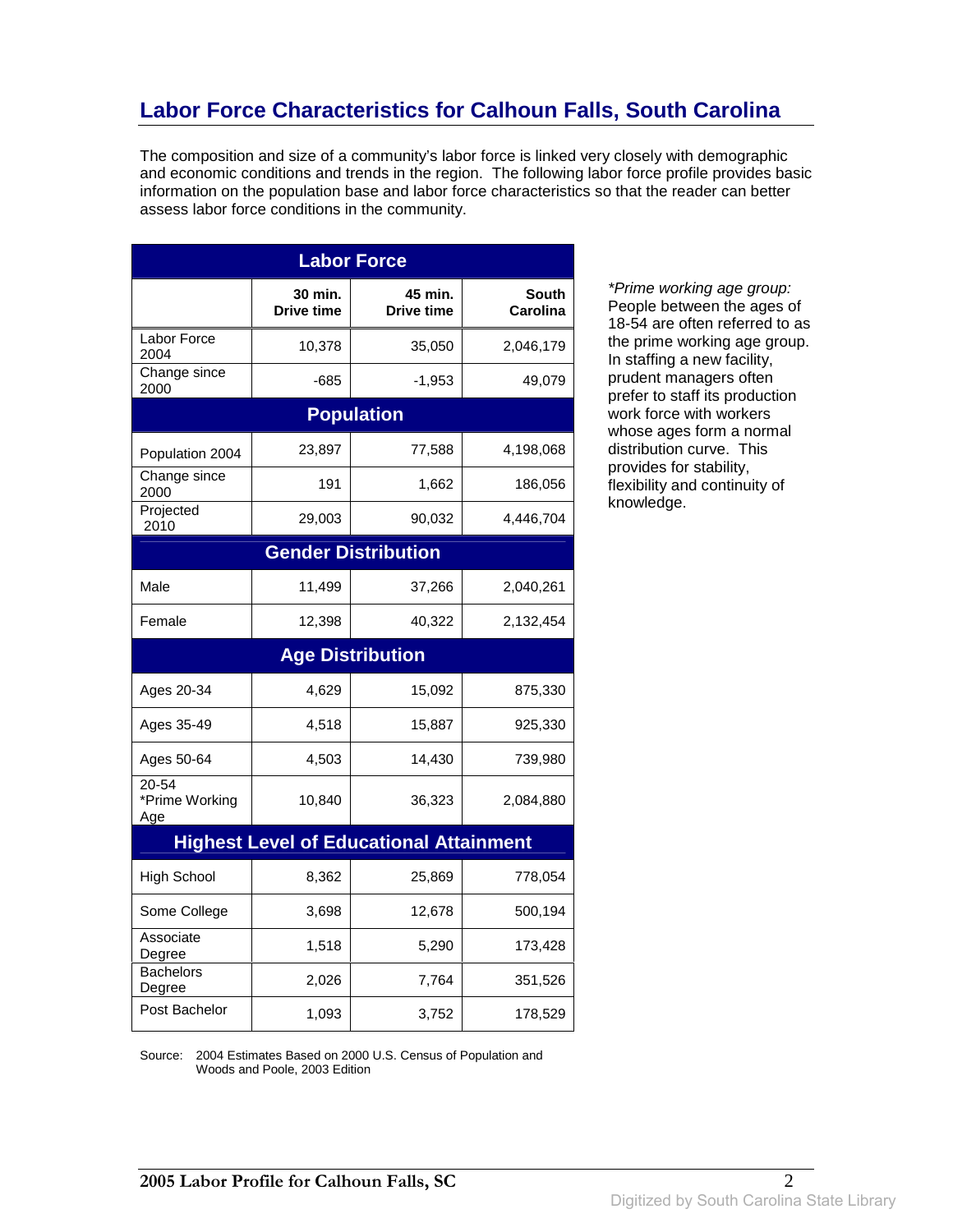# **Employment Characteristics for Calhoun Falls, South Carolina**

| <b>Total Employment</b>                                                     |       |        |           |
|-----------------------------------------------------------------------------|-------|--------|-----------|
| 30 min.<br>45 min.<br>South<br>Drive time<br>Drive time<br>Carolina<br>Year |       |        |           |
| 2004                                                                        | 9.501 | 32.204 | 1,906,571 |

Total Employment data include all full and part-time wage and salaried workers in the area. These people may or may not reside in the area.

| <b>Monthly Employment by Sector</b><br><b>In Abbeville County</b>                   |                       |                       |                |
|-------------------------------------------------------------------------------------|-----------------------|-----------------------|----------------|
| Sector                                                                              | 30 min.<br>Drive time | 45 min.<br>Drive time | South Carolina |
| Agriculture, Forestry, Fishing and Hunting                                          | 7                     | 57                    | 12,379         |
| <b>Mining</b>                                                                       |                       |                       | 1,603          |
| <b>Utilities</b>                                                                    | 11                    | 67                    | 11,891         |
| <b>Construction</b>                                                                 | 224                   | 1,120                 | 111,730        |
| <b>Manufacturing</b>                                                                | 2,128                 | 7,004                 | 275,573        |
| Wood product manufacturing                                                          | 3                     | 105                   | 8,371          |
| Nonmetallic mineral product manufacturing                                           | 19                    | 121                   | 9,155          |
| Primary metal manufacturing                                                         |                       |                       | 6,317          |
| Fabricated metal product manufacturing                                              | 90                    | 380                   | 27,357         |
| Machinery manufacturing                                                             | 16                    | 110                   | 21,278         |
| Computer and electronic product<br>manufacturing                                    |                       |                       | 7,666          |
| Electrical equipment and appliance mfg.                                             |                       |                       | 10,748         |
| Transportation equipment manufacturing                                              | 91                    | 575                   | 30,932         |
| Furniture and related product manufacturing                                         | 21                    | 52                    | 4,225          |
| Miscellaneous manufacturing                                                         | $\overline{2}$        | 38                    | 7,846          |
| Food manufacturing                                                                  |                       |                       | 17,832         |
| Beverage and tobacco product<br>manufacturing                                       |                       |                       | 1,445          |
| Textile mills                                                                       | 1,116                 | 2,276                 | 40,207         |
| Textile product mills                                                               |                       |                       | 9,724          |
| Apparel manufacturing                                                               |                       |                       | 5,321          |
| Paper manufacturing                                                                 | 4                     | 26                    | 14,710         |
| Printing and related support activities                                             | 8                     | 53                    | 7,327          |
| Petroleum and coal products manufacturing                                           |                       |                       | 288            |
| Chemical manufacturing                                                              |                       | 230                   | 21,659         |
| Plastics and rubber products manufacturing                                          | 63                    | 401                   | 23,054         |
| <b>Wholesale Trade</b>                                                              | 100                   | 561                   | 62,523         |
| <b>Retail Trade</b>                                                                 | 602                   | 2,887                 | 224,031        |
| <b>Transportation and Warehousing</b>                                               | 68                    | 375                   | 46,941         |
| <b>Education and Health Services</b>                                                | 1,375                 | 5,532                 | 156,232        |
| <b>Leisure and Hospitality</b>                                                      | 564                   | 2,309                 | 192,748        |
| <b>Professional and Business Services</b><br>2002 Covered Wesse CC Employment Coord | 229                   | 1,378                 | 186,481        |

Source: 2003 Covered Wages, SC Employment Securities Commission

**2005 Labor Profile for Calhoun Falls, SC** 3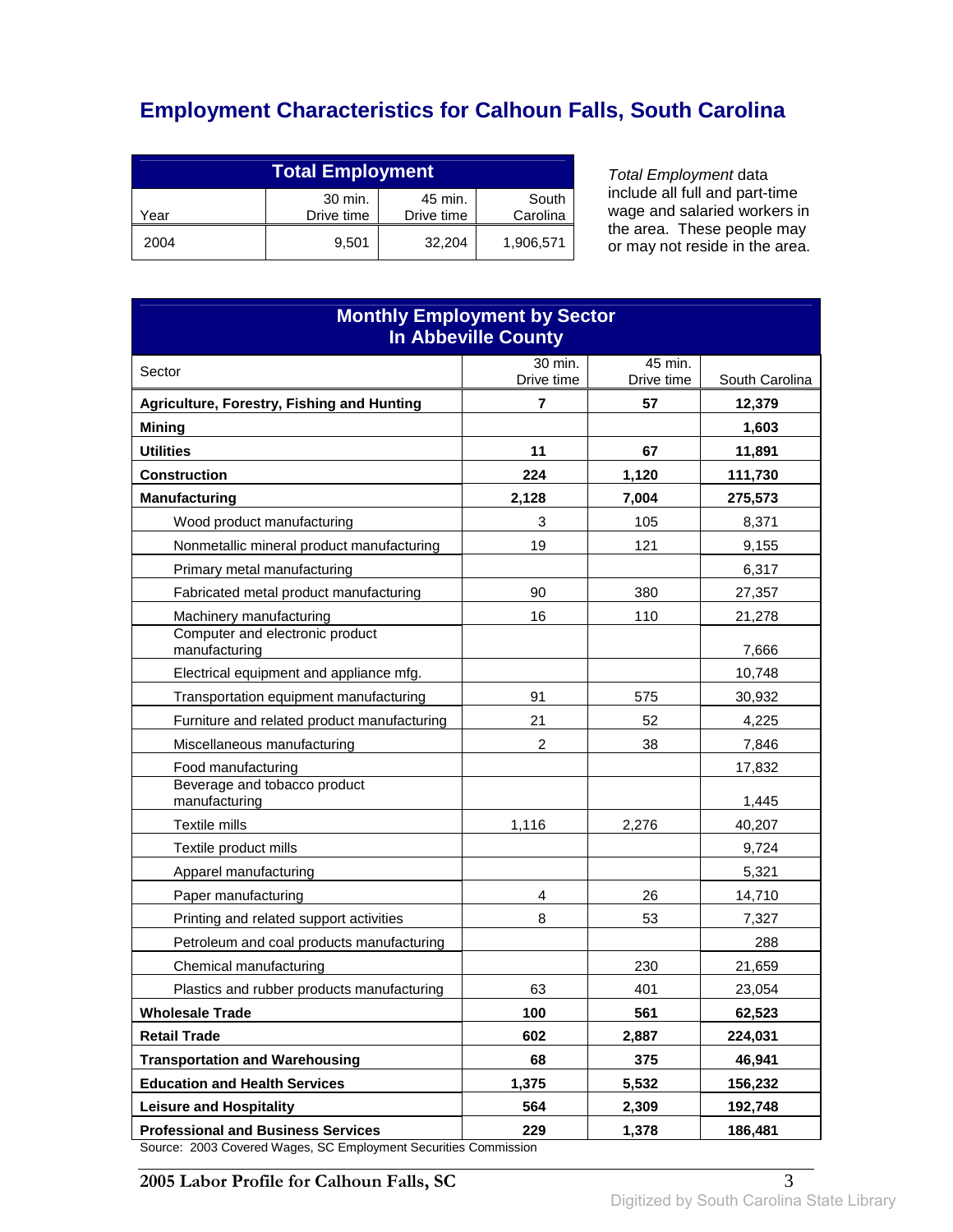| <b>Largest Industries by Total Employment</b><br><b>In Abbeville County</b> |                      |                                |            |           |
|-----------------------------------------------------------------------------|----------------------|--------------------------------|------------|-----------|
| Company Name                                                                | City                 | <b>Primary Product/Service</b> | Employment | Date Est. |
| <b>Mohawk Industries</b>                                                    | <b>Calhoun Falls</b> | Nylon carpet yarn              | 488        | 1957      |
| Flexible Technologies                                                       | Abbeville            | Home appliances                | 416        | 1947      |
| <b>West Point Stevens</b>                                                   | Calhoun Falls        | Sheeting                       | 371        | 1909      |
| Pirelli Power Cables &<br>Systems                                           | Abbeville            | Electrical wire & cable        | 250        | 1964      |
| The Rug Barn                                                                | Abbeville            | Cotton afghan throws           | 200        | 1985      |
| <b>Professional Towel Mills</b>                                             | Abbeville            | Printed beach towels           | 160        | 1989      |
| Burnstein von Seelen<br><b>Precision Casting</b>                            | Abbeville            | Copper & copper base castings  | 123        | 1985      |
| Thantex Specialty Inc                                                       | Abbeville            | Specialty textile products     | 95         | 1998      |
| Morton Metalcrafts Co of<br>SC                                              | Honea Path           | Sheet metal fabrication        | 50         | 1998      |
| Rondy & Co Inc                                                              | Abbeville            | Reprocessed rubber & plastic   | 40         | 1989      |
| East Teak Trading Group                                                     | <b>Donalds</b>       | Hardwood                       | 38         | 1977      |
| <b>Piedmont Plastics</b>                                                    | Ware Shoals          | Plastics processing            | 35         | 1995      |
| Merl's Inc                                                                  | Abbeville            | Countertops                    | 30         | 1982      |
| Rail Soft Inc                                                               | Abbeville            | Railroad application software  | 30         | 1995      |
| Stoll Fireplace Equipment<br>Inc                                            | Abbeville            | Glass fireplace enclosures     | 25         | 1972      |
| P.C.A. Rebuild Center                                                       | Honea Path           | Machine shop                   | 25         | 1969      |
| <b>Ware Shoals Industries</b>                                               | <b>Ware Shoals</b>   | Electroplating of metals       | 24         |           |
| Overholt Truss Co                                                           | Ware Shoals          | Roof & floor trusses           | 23         | 1990      |
| Masterweave Inc                                                             | Abbeville            | Afghan throws                  | 20         | 1992      |
| <b>Dedicated Delivery</b>                                                   | Abbeville            | Trucking                       | 18         | 2001      |

### **Employer-Employee Relationship**

Employer-employee relations in South Carolina are very stable and the state consistently ranks as one of the least unionized in the nation. In 2004, only 4.5 percent of the state's workers were members of a labor union. Additionally, the state has consistently had one of the lowest work stoppage rates in the United States. On average, less than .01 percent of working time was lost due to strikes in manufacturing and non-manufacturing industries combined.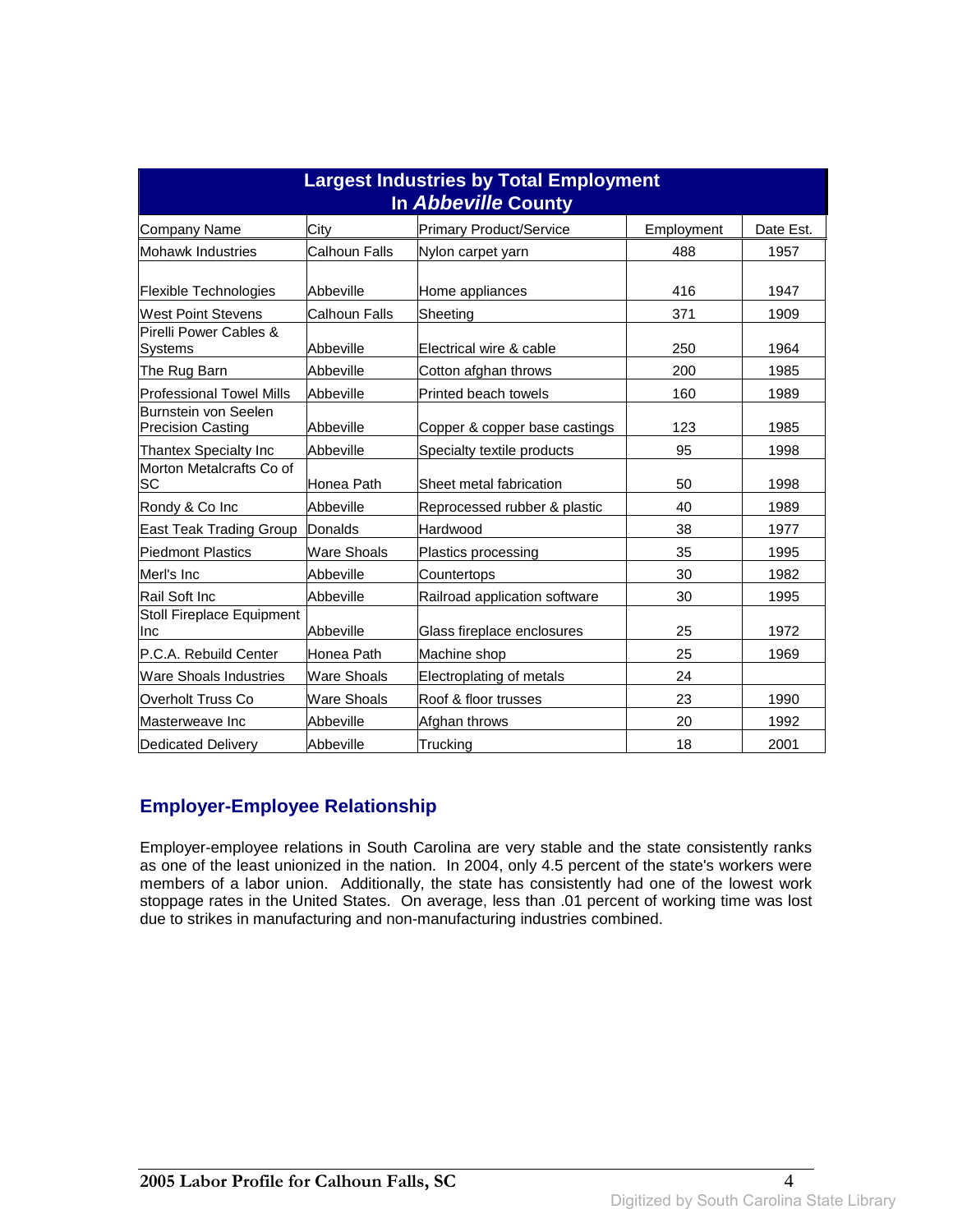### **Labor Force Participation & Unemployment**

| <b>Labor Force Participation &amp; Unemployment</b> |                       |                       |                |  |
|-----------------------------------------------------|-----------------------|-----------------------|----------------|--|
| Year                                                | 30 min.<br>Drive time | 45 min.<br>Drive time | South Carolina |  |
| Labor Force<br>(2004)                               | 10.378                | 35,050                | 2,046,179      |  |
| Labor Force<br>Change from 2000                     | $-685$                | $-1,953$              | 49.079         |  |
| Labor Force<br><b>Participation Rate</b>            | 43%                   | 45%                   | 49%            |  |
| Unemploy-<br>ment (2004)                            | 877                   | 2.846                 | 139,607        |  |
| Unemployment<br>Rate                                | 8.4%                  | 7.7%                  | 6.8%           |  |

The labor force participation rate is the percentage which results from dividing the labor force count by the total population.

Unemployment reflects the total number of persons who do not have a job and are actively seeking employment.

#### **Other Potential Sources of Labor Supply**

| <b>Total Jobs Lost</b><br><b>Due to Mass Closings and Layoffs</b><br><b>Past Two Years</b> |                       |                       |                |
|--------------------------------------------------------------------------------------------|-----------------------|-----------------------|----------------|
| Sector                                                                                     | 30 min.<br>Drive time | 45 min.<br>Drive time | South Carolina |
| Total                                                                                      | 16                    | 127                   | 22,196         |
| Manufacturing                                                                              | 16                    | 121                   | 19,196         |
| <b>Distribution</b>                                                                        |                       | 6                     | 1,213          |
| Service                                                                                    |                       |                       | 1,745          |
| Other                                                                                      |                       |                       | 42             |

Recent closings and layoffs are a rich source of skilled and experienced labor for companies seeking to locate or expand in a given area. Industries in which layoffs and closings occur can provide some indication of the skills and knowledge-base of many unemployed and underemployed workers in a region.

| <b>Commuters to Other Areas</b> |                       |                       |                |
|---------------------------------|-----------------------|-----------------------|----------------|
|                                 | 30 min.<br>Drive time | 45 min.<br>Drive time | South Carolina |
| Commuters to<br>other areas     | 4.440                 | 11,618                | 31,833         |

Source: 2000 U.S. Census of Population

 Workers commuting to places outside their residence are a significant source of experienced labor for new and expanding industries. These workers may be willing to consider an opportunity for employment nearer their place of residence.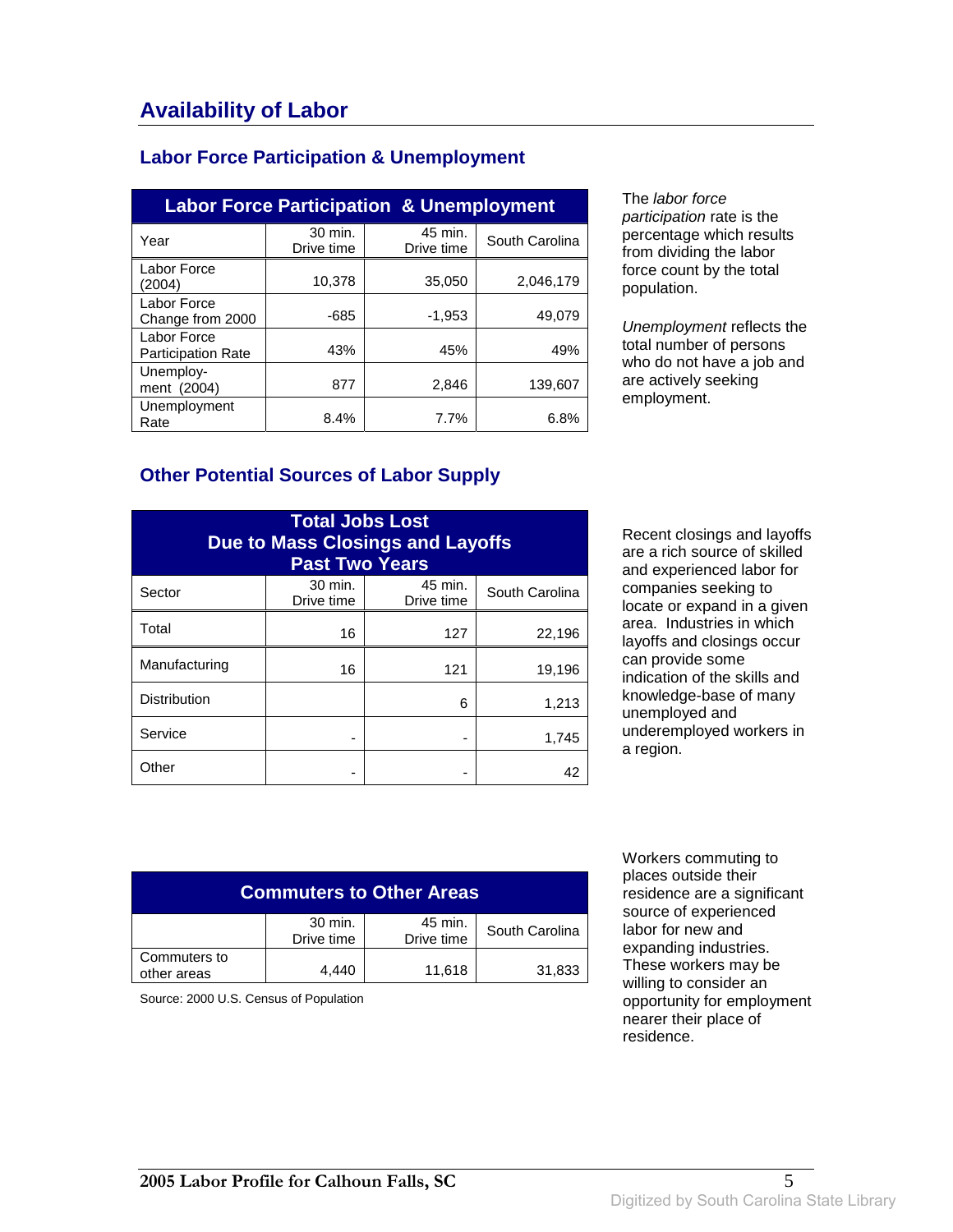### **Recent Graduates of South Carolina's Colleges and Universities**

| <b>Certificates/Degrees Conferred</b><br><b>From Technical Colleges</b><br>in Select Degrees Within 45 Minute Drive Time of Abbeville County, SC |                                                       |  |  |
|--------------------------------------------------------------------------------------------------------------------------------------------------|-------------------------------------------------------|--|--|
| Degree Area                                                                                                                                      | <b>Two Year Certificates Conferred</b><br>2002 - 2004 |  |  |
| Computer and Information Sciences (Total)                                                                                                        | 152                                                   |  |  |
| Data Processing Technology                                                                                                                       | 142                                                   |  |  |
| Engineering Technologies (Total)                                                                                                                 | 142                                                   |  |  |
| Electrical , Electronic & Communications                                                                                                         | 19                                                    |  |  |
| Mechanical Engineering/Tech                                                                                                                      | 2                                                     |  |  |
| Mechanic & Repair Technologies (Total)                                                                                                           | 231                                                   |  |  |
| Industrial Electronics                                                                                                                           | 62                                                    |  |  |
| <b>HVAC</b>                                                                                                                                      | 85                                                    |  |  |
| Precision Production (Total)                                                                                                                     | 282                                                   |  |  |
| Machine Tool Technology/Machinist                                                                                                                | 86                                                    |  |  |

| <b>Graduation From South Carolina's</b><br><b>Four Year Colleges and Universities</b><br><b>In Select Degrees</b> |                  |                               |  |
|-------------------------------------------------------------------------------------------------------------------|------------------|-------------------------------|--|
|                                                                                                                   |                  | Degrees Conferred (2002-2004) |  |
|                                                                                                                   | <b>Bachelors</b> | Post- Grad                    |  |
| Computer and Information<br>Science (Total)                                                                       | 910              | 108                           |  |
| <b>Computer Engineering</b>                                                                                       | 150              | 149                           |  |
| <b>Computer Programming</b>                                                                                       | 12               | 5                             |  |
| Engineering & Related<br>Technologies (Total)                                                                     | 1,316            | 786                           |  |
| <b>Chemical Engineering</b>                                                                                       | 136              | 38                            |  |
| <b>Electrical Engineering</b>                                                                                     | 257              | 150                           |  |
| Industrial Engineering                                                                                            | 78               | 44                            |  |
| <b>Mechanical Engineering</b>                                                                                     | 268              | 95                            |  |
| Business Admin &<br>Management                                                                                    | 4.754            | 1,018                         |  |
| International Business/Trade                                                                                      | 178              | 276                           |  |

Source: South Carolina Commission on Higher Education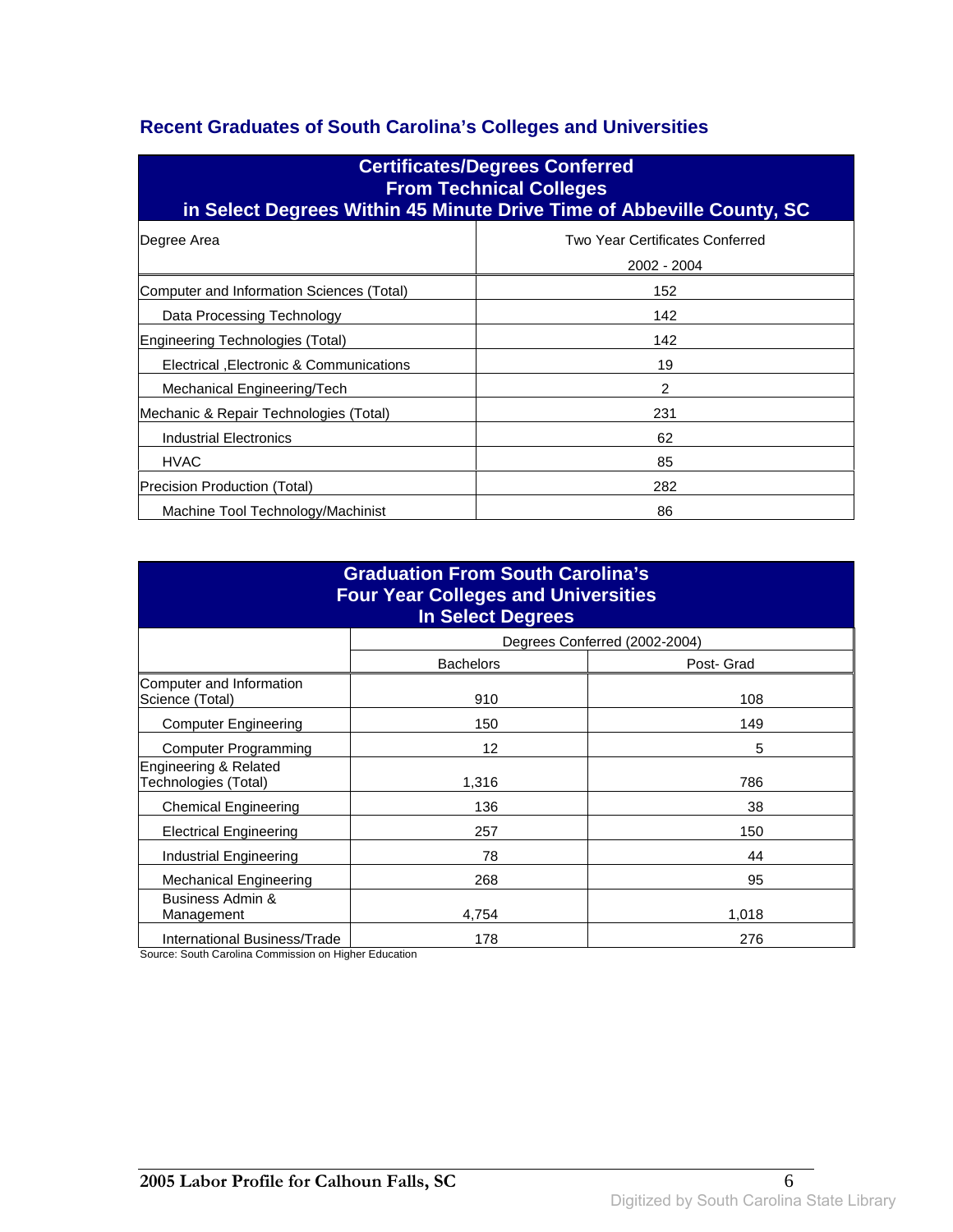## **Wages and Salaries**

| <b>Average Wage and Salary</b><br><b>Comparison</b> |                     |                |                      |
|-----------------------------------------------------|---------------------|----------------|----------------------|
| Sector                                              | Abbeville<br>County | South Carolina | <b>United States</b> |
| Avg. Weekly<br>Wages*                               | \$499               | \$581          | \$658                |
| Avg. Annual<br>Salary*                              | \$25,928            | \$30,240       | \$37,508             |
| Avg. Hourly Prod.<br>Wages**                        | N/A                 | \$14.73        | \$16.14              |

\*Covered Wages and Employment, 2003, SC Employment Securities Commission

\*\* Employment & Earnings, 2004, U.S. Department of Labor

| <b>Average Annual Salary</b><br><b>Manufacturing Sectors, 2004</b> |                         |                |  |
|--------------------------------------------------------------------|-------------------------|----------------|--|
| Sector                                                             | <b>Abbeville County</b> | South Carolina |  |
| <b>Manufacturing Total</b>                                         | \$30,413                | \$39,027       |  |
| Wood product                                                       | ***                     | \$30,808       |  |
| Nonmetallic mineral product                                        | ***                     | \$39,031       |  |
| Primary metal                                                      | ***                     | \$49,695       |  |
| Fabricated metal product                                           | \$33,271                | \$37,533       |  |
| Machinery                                                          | ***                     | \$39,952       |  |
| Computer and electronic product                                    | ***                     | \$40,186       |  |
| Electrical equipment and appliance                                 | ***                     | \$40,178       |  |
| Transportation equipment                                           | ***                     | \$44,099       |  |
| Furniture and related product                                      | \$23,314                | \$27,907       |  |
| Miscellaneous                                                      | ***                     | \$34,350       |  |
| Food                                                               | ***                     | \$26,620       |  |
| Beverage and tobacco product                                       | ***                     | \$35,765       |  |
| Textile mills                                                      | \$27,920                | \$31,898       |  |
| Textile product mills                                              | ***                     | \$25,618       |  |
| Apparel                                                            | ***                     | \$23,705       |  |
| Paper                                                              | ***                     | \$55,139       |  |
| Printing and related support<br>activities                         | ***                     | \$36,634       |  |
| Petroleum and coal products                                        | ***                     | \$49,113       |  |
| Chemical                                                           | ***                     | \$50,870       |  |
| Plastics and rubber products                                       | ***                     | \$46,620       |  |

\*\*\*Indicates data suppressed

Source: Covered Wages and Employment, SC Employment Securities Commission